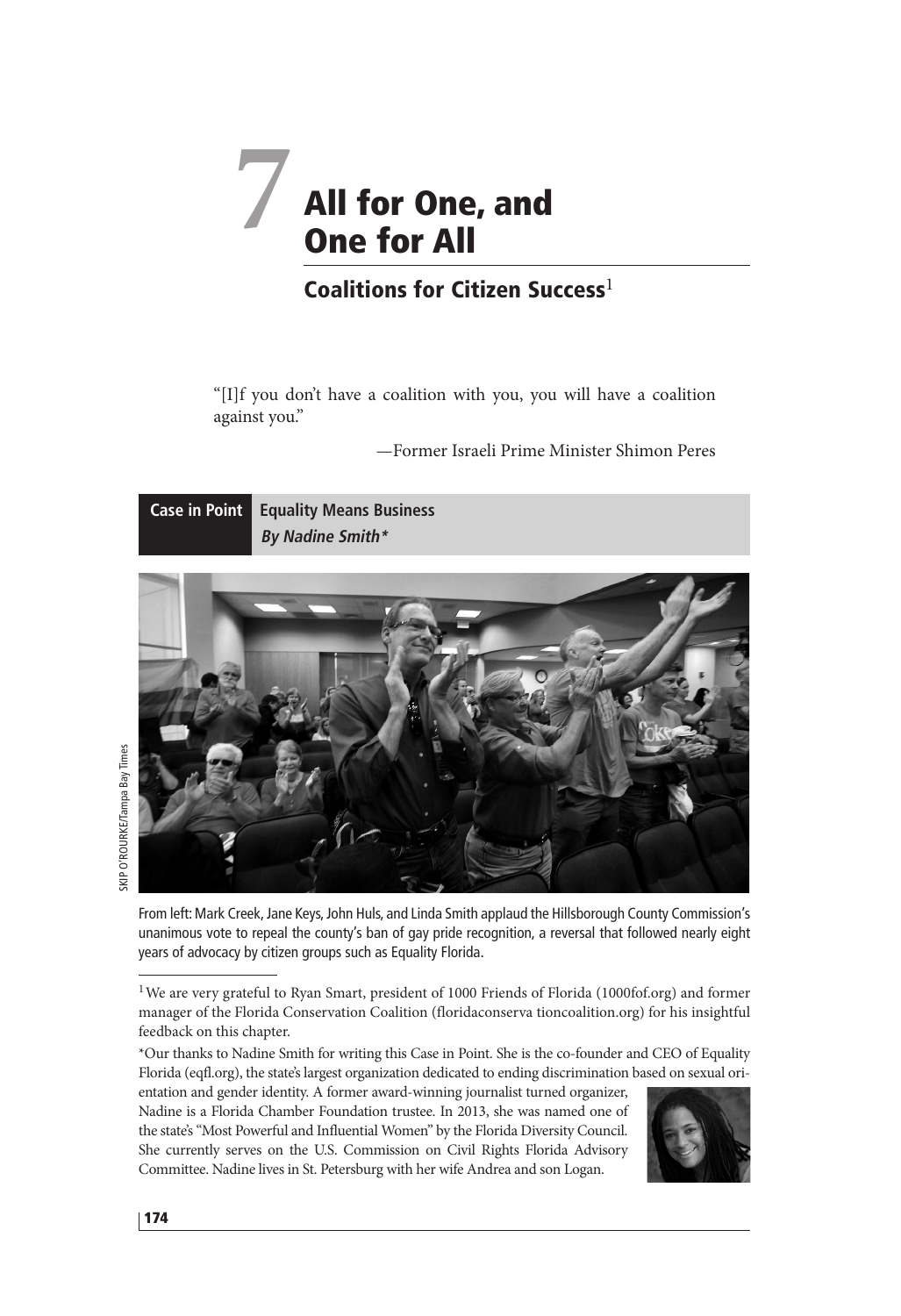In January 2015, Indiana Governor Mike Pence was considered a strong contender for the Republican presidential nomination. Touting two balanced budgets, 100,000 new jobs, and an overall record that he called the envy of "49 other governors," Pence had joined the field of prospects in Las Vegas to meet top GOP campaign financiers. But within three months, Governor Pence's presidential hopes were dashed and his political future in jeopardy.

The reversal of political fortunes began on March 26, when Pence signed Senate Bill 101, the so-called Religious Freedom Restoration Act, over the sustained objections of civil rights advocates and business leaders across his state. At least 30 law professors had warned that the Indiana bill was part of an antigay backlash and would permit businesses to turn away lesbian, gay, bisexual, and transgender (LGBT) customers.

The Indiana Chamber of Commerce and other local employers spoke out against the new law, calling it bad for business. CEOs from nine major employers— Angie's List, Salesforce Marketing Cloud, Anthem Inc., Eli Lilly and Company, Cummins, Emmis Communications, Roche Diagnostics, Indiana University Health, and Dow AgroSciences—called for an immediate repeal of the law and urged Republican leadership to ban discrimination based upon sexual orientation or gender identity.

Max Levchin, who co-founded PayPal and now serves as chairman of Yelp and CEO of Affirm, tweeted to his followers: "What is happening in Indiana is pretty unbelievable. However it's dressed up, it's a signal that discrimination is welcome in this state."

Salesforce's CEO Marc Benioff announced his company would reduce any investment in Indiana and tweeted "Today we are canceling all programs that require our customers/employees to travel to Indiana to face discrimination."

Tourism officials were panicked. At least 10 national conventions threatened to pull out of Indiana. Entertainers canceled tour dates, and nearly a dozen state governors and big-city mayors banned taxpayer-funded travel to events in Indiana by government employees. NASCAR publicly criticized the move, and the NCAA began discussing moving its headquarters away from Indianapolis.

Governor Pence and legislators scrambled to reverse the bill, but the damage lingers. The call for a clear nondiscrimination law has intensified, and polls show Pence in a political toss-up for reelection. A survey taken in November 2015 showed that the governor's approval rating had dropped to 47 percent—a 15 percent decline from its 62 percent level in 2014.2 As of March 2016, the *Washington Post*'s political blog —*The Fix*— noted that Pence, "once a safe bet for reelection, is now considered vulnerable after his approval ratings plummeted in the religious freedom debate."<sup>3</sup>

<sup>2</sup>Tony Cook, "Poll: Pence Approval Still Sags," *IndyStar*, November 5, 2015, [www.indystar.com/story/](www.indystar.com/story/news/politics/2015/11/04/poll-pence-approval-still-sags/75178220/) [news/politics/2015/11/04/poll-pence-approval-still-sags/75178220/](www.indystar.com/story/news/politics/2015/11/04/poll-pence-approval-still-sags/75178220/)

<sup>3</sup>Amber Phillips, "How North Carolina's Controversial 'Bathroom Bill' Could Backfire on Republicans," *Washington Post*, March 24, 2016, [www.washingtonpost.com/news/the-fix/wp/](www.washingtonpost.com/news/the-fix/wp/2016/03/24/like-indiana-north-carolinas-controversial-lgbt-law-could-be-a-blessing-in-disguise-for-democrats/) [2016/03/24/like-indiana-north-carolinas-controversial-lgbt-law-could-be-a-blessing-in-disguise](www.washingtonpost.com/news/the-fix/wp/2016/03/24/like-indiana-north-carolinas-controversial-lgbt-law-could-be-a-blessing-in-disguise-for-democrats/)[for-democrats/](www.washingtonpost.com/news/the-fix/wp/2016/03/24/like-indiana-north-carolinas-controversial-lgbt-law-could-be-a-blessing-in-disguise-for-democrats/)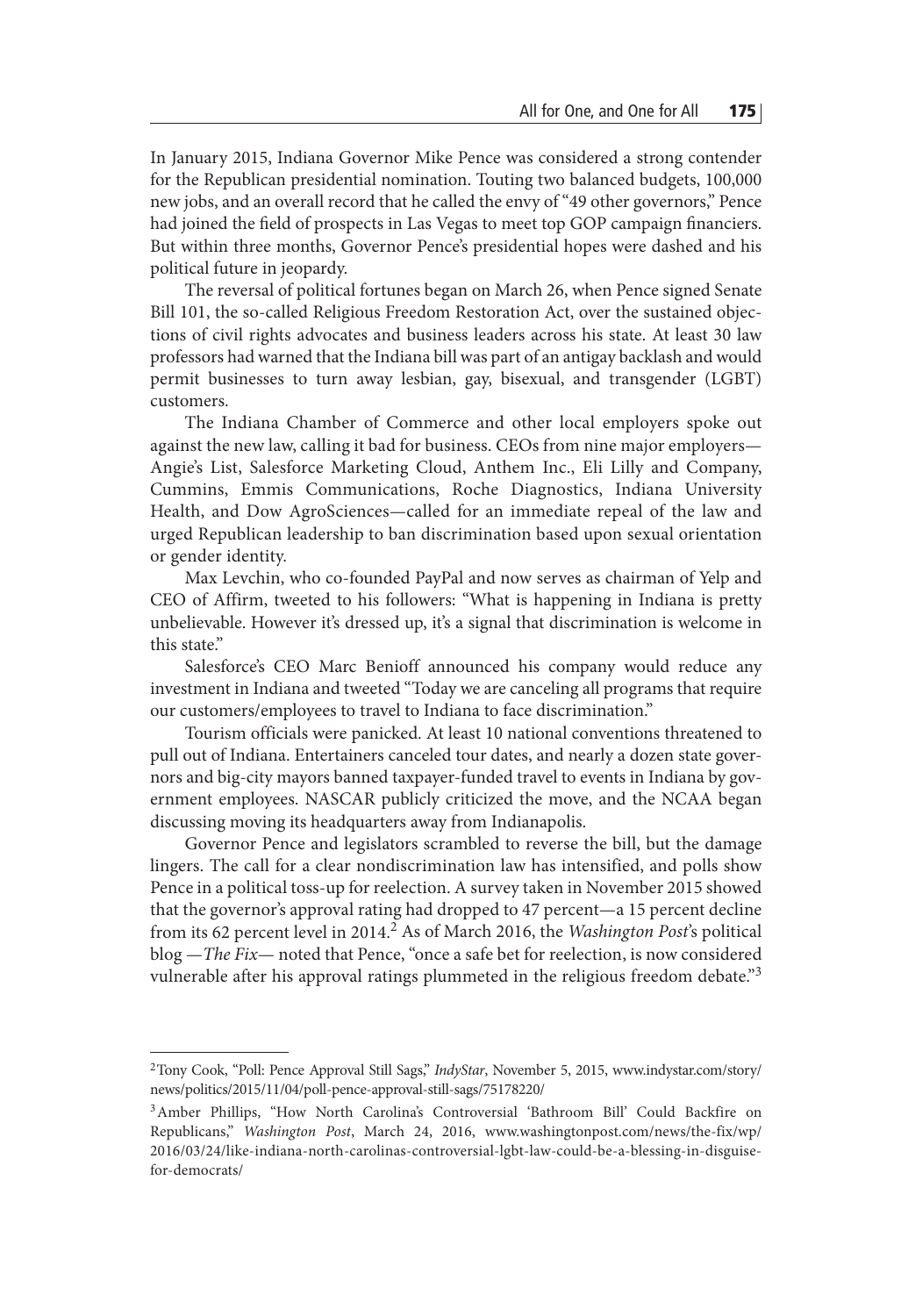The Fix ranked Pence as one of the five incumbent governors most likely to lose their reelection bids in November 2016.<sup>4</sup>

Although the Indiana controversy grabbed headlines around the world, it was not the first time that major companies had weighed in on the topic of LGBT rights. In February 2014, then-Arizona Governor Jan Brewer waited until the 11th hour to veto a similar bill that had drawn strong opposition from major corporations and sports organizations, including Apple, American Airlines, AT&T, Intel, Delta Air Lines, the Super Bowl host committee, and Major League Baseball.

Beyond speaking out against anti-LGBT legislation, companies have coalesced to support LGBT-inclusive laws. Hundreds of top-brand businesses signed onto a friend-of-the-court brief as the U.S. Supreme Court considered the cases that made marriage equality for same-sex couples the law of the land.

So why would major corporations, which aim to maximize profits and often eschew controversy, wade right into the middle of the contentious battle for LGBT rights? Though individual leaders may be moved by the message of equal rights and social justice, they have also come to the clear understanding that economic viability is affected by diversity. As a result, LGBT advocates around the nation are actively making common cause with business leaders to form pro-equality coalitions that transcend any other partisan or ideological differences.

LGBT rights are a proxy through which top talent evaluates which companies, municipalities, and states are modernizing for a vibrant future. Millennials, who already make up the largest generational cohort in the workforce, will be 75 percent of all employees by 2030, according to the Bureau of Labor Statistics.<sup>5</sup> For this generation diversity and inclusion are nonnegotiable, according to a Deloitte study on the impact of millennials on the workplace. "Millennials value inclusion as a critical tool that enables business competitiveness and growth, and as millennials flood leadership ranks, their perspectives will demand a shift in traditional diversity and inclusion models," the authors state. "Millennials are refusing to check their identities at the doors of organizations today, and they strongly believe these characteristics bring value to the business outcomes and impact."<sup>6</sup>

Today, companies are using their diversity ratings across a spectrum of issues as a competitive edge. They know that the action or inaction of cities, counties, and state government on these matters directly affects their ability to draw and retain top talent.

<sup>4</sup>Amber Phillips, "Republicans Have a Shot at a Record Number of Governors' Seats in 2016," *Washington Post*, March 11, 2016, [www.washingtonpost.com/news/the-fix/wp/2016/03/11/](www.washingtonpost.com/news/the-fix/wp/2016/03/11/republicans-have-a-shot-at-a-record-number-of-governors-seats-in-2016/?tid=a_inl) [republicans-have-a-shot-at-a-record-number-of-governors-seats-in-2016/?tid=a\\_inl](www.washingtonpost.com/news/the-fix/wp/2016/03/11/republicans-have-a-shot-at-a-record-number-of-governors-seats-in-2016/?tid=a_inl)

<sup>5</sup>Alastair Mitchell, "The Rise of the Millennial Workforce," *Wired*, August 2013, [www.wired.com/](www.wired.com/insights/2013/08/the-rise-of-the-millennial-workforce/) [insights/2013/08/the-rise-of-the-millennial-workforce/](www.wired.com/insights/2013/08/the-rise-of-the-millennial-workforce/)

<sup>6</sup>Christie Smith and Stephanie Turner, *The Radical Transformation of Diversity and Inclusion: The Millennial Influence* (New York: Deloitte University Leadership Center for Inclusion, 2015), 15; See for the first quotation the introduction to this publication, at [www2.deloitte.com/us/en/pages/about](www2.deloitte.com/us/en/pages/about-deloitte/articles/radical-transformation-of-diversity-and-inclusion.html)[deloitte/articles/radical-transformation-of-diversity-and-inclusion.html](www2.deloitte.com/us/en/pages/about-deloitte/articles/radical-transformation-of-diversity-and-inclusion.html)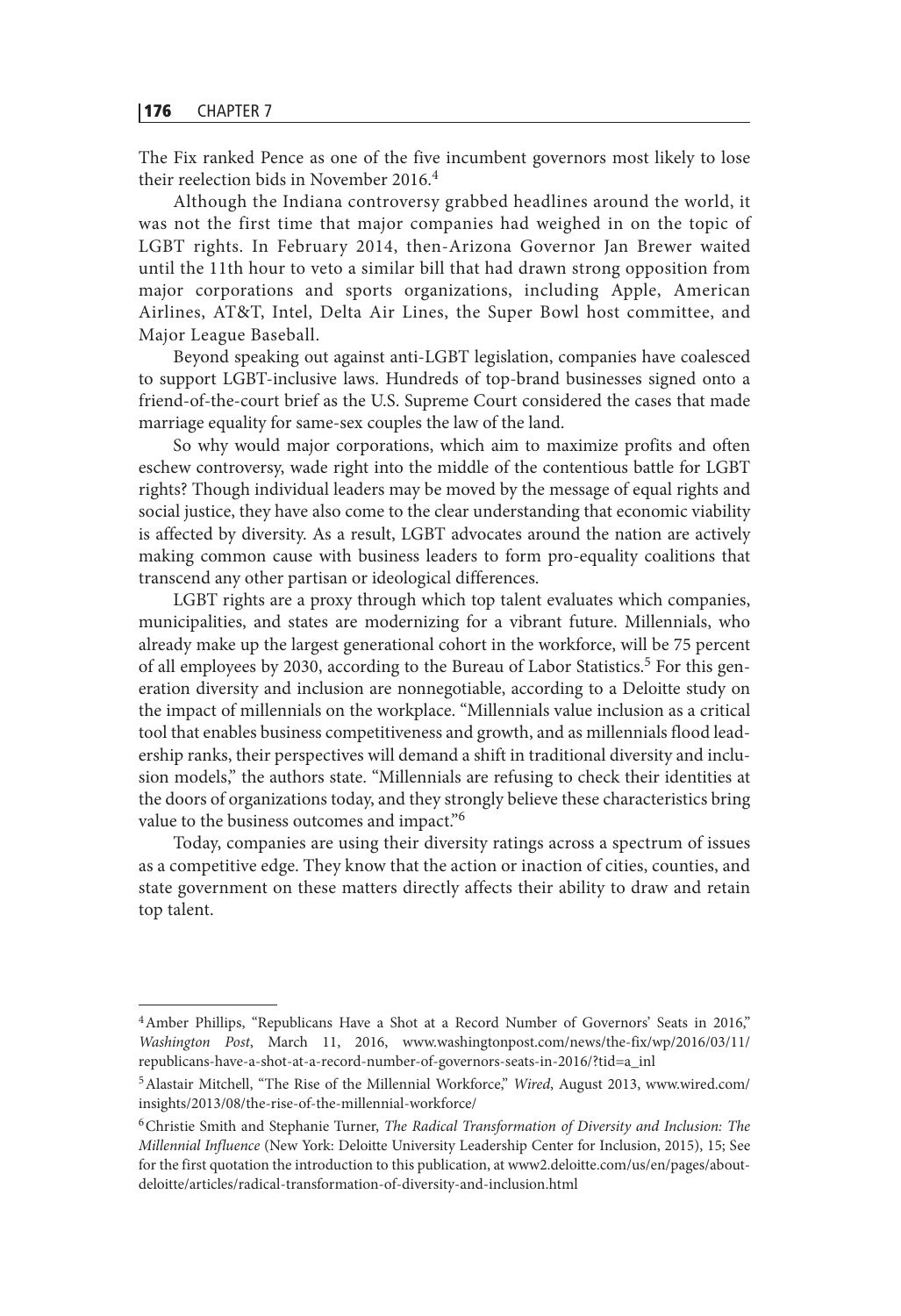And business has been playing a role at the local and state level for years on LGBT issues, including in Florida where 56 percent of the state's 20 million residents are protected from discrimination based on sexual orientation and gender identity.<sup>7</sup>

The case of Hillsborough County—best known for its county seat, Tampa represents an excellent example of the impact of business leadership on equality issues even in the face of legislative hostility. The path to victory included rallying public support while businesses articulated a strong economic case. This combined approach provided entrenched opponents a face-saving path to support LGBT equal rights and basic protections.

#### **HILLSBOROUGH'S NOTORIOUS GAY PRIDE BAN**

In May 1995, Hillsborough County Commissioners voted 4–3 to repeal a county nondiscrimination ordinance that banned discrimination based on sexual orientation. The measure had passed four years earlier, prompting LGBT rights opponents to launch an effort to rescind the protections. They managed to undo the county's law by a one-vote margin.

Ten years later, in 2005, the county commission had shifted more dramatically to the right. In a 5–1 vote, the commission banned the county from "recognizing gay pride." An overzealous manager in the county library system ordered a gay author's display removed, but the ban appeared to have no actual legal impact. County attorneys could not identify one activity that was permitted before the ban passed that was no longer permitted afterward. Still the measure did achieve its primary goal: to single out and denigrate gay residents in the county. The backlash began immediately.

Convention planners announced Hillsborough County was being taken off the list for future consideration. The Florida Library Association passed a resolution refusing to hold conferences in Hillsborough until the antigay law was rescinded. At least one convention, organized by the Mississippi-based Sardis Mini Systems, cancelled plans to bring 2,000 people and an estimated \$1 million to the county.8

In response, Key West hosted a "Pride in Exile" event, letting Hillsborough know that LGBT people and their economic clout were welcomed further south.

For nearly two decades, Hillsborough held the reputation as a hostile place for LGBT people. The City of Tampa tried to distance itself from the economic fallout, but Tampa Pride, one of the largest events in the city, faded away. St. Petersburg capitalized, launching what became one of the largest gay pride events in the country.

The Hillsborough pride ban vote provoked sustained protests, and it also inspired a former police officer to make an historic run for office. In 2008, Kevin Beckner became the first out gay person on the Hillsborough County Commission.

His first few years of service saw little progress, but Beckner's presence reignited the community's engagement, especially as LGBT equality initiatives met with continued opposition from county officials. In 2009, the Republican majority struck

<sup>7</sup>Florida Business for a Competitive Workforce, "Fast Facts," [flcompetitiveworkforce.com/fast-facts](http://flcompetitiveworkforce.com/fast-facts-update/)[update/](http://flcompetitiveworkforce.com/fast-facts-update/)

<sup>8</sup>Fidel Ortega, "Tampa's Pride Ban Hits City in Pocketbook," *LNEWS*, August 9, 2005, [lnews.blogspot](http://lnews.blogspot.ca/2005/08/tampas-pride-ban-hits-city-in.html) [.ca/2005/08/tampas-pride-ban-hits-city-in.html](http://lnews.blogspot.ca/2005/08/tampas-pride-ban-hits-city-in.html)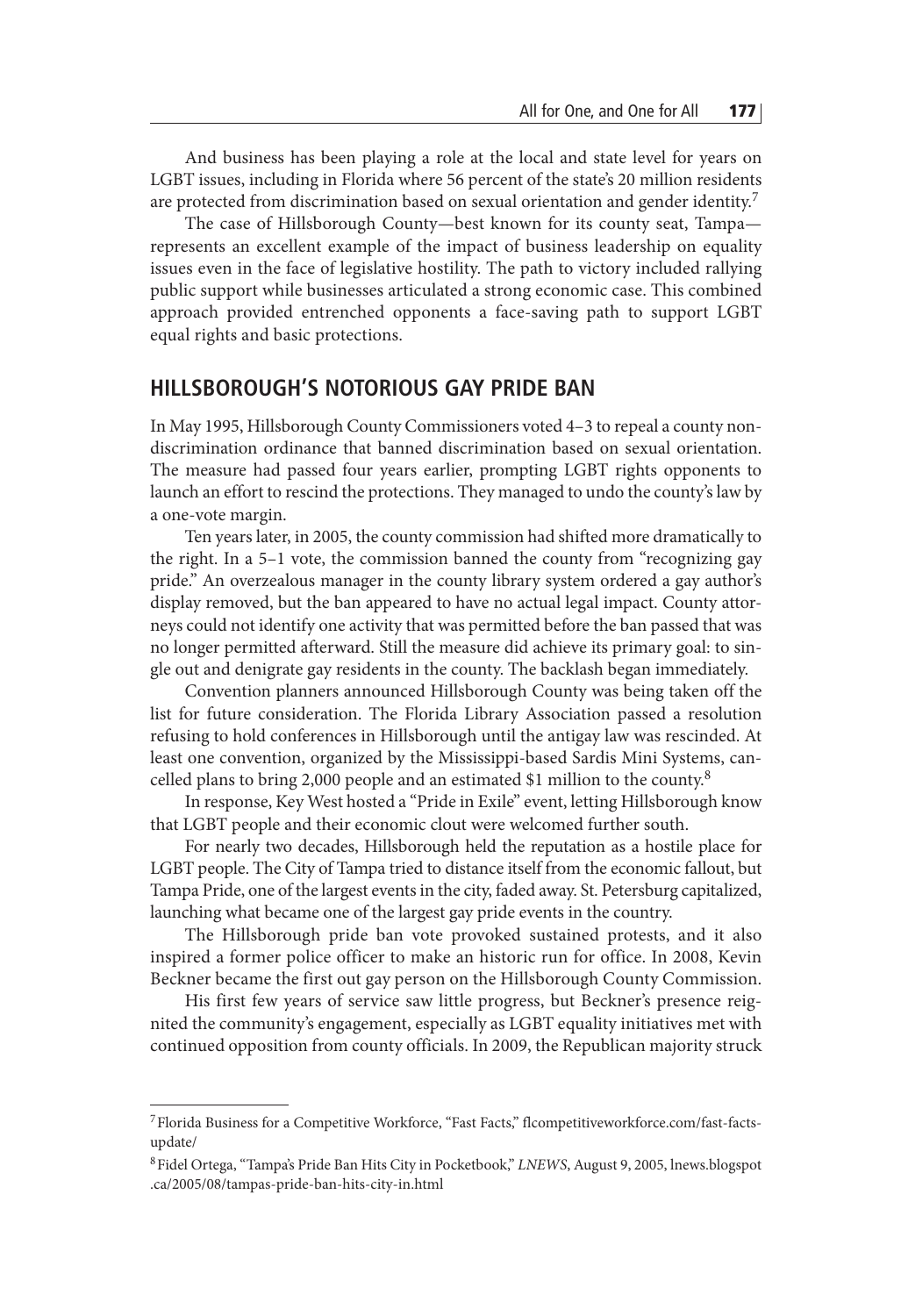down Beckner's proposal of domestic partnership benefits for county employees. The next year, they blocked an effort to pass a Hillsborough County employee nondiscrimination policy. And during Beckner's first five years, the majority of commissioners refused to sign a proclamation to recognize the GaYBOR District Coalition, the alliance of LGBT-owned or -supportive businesses in Tampa's Historic Ybor City neighborhood, or to welcome the weeklong celebration "GaYBOR Days."

By 2013, the tide began to turn. Beckner was reelected handily, and he convinced the board to adopt an economic development strategy endorsing the principle that inclusion and diversity would help the county attract jobs. Major metropolitan areas around the state, like Orlando and Miami, had adopted strong LGBT-inclusive nondiscrimination laws, and Hillsborough's refusal to do so was a continuing thorn in the Tampa Bay region's reputation.

When the GaYBOR Days proposal came forward this time, it reflected the goals of the adopted job creation strategy. Commissioner Ken Hagan became the fourth to sign the GaYBOR Days proclamation in support of gay tourism and business, and the rest of the commission quickly followed suit. For the first time since 1991, a majority of county commissioners took a pro-LGBT stance. The economic argument was providing long-time opponents a place to stand; one foot planted in the past comforting their political base, the other navigating the rapidly growing public and corporate support for LGBT equality.

This first win created momentum in Hillsborough County. Commissioners next turned to the pride ban, which they repealed unanimously despite the fact that the majority of board members had previously voted to pass it or uphold it. The winds had shifted, and it was time for equality advocates to pursue protections that had been stripped away or denied.

Commissioners at first refused to take up the issue of a domestic partnership registry. But community leaders were already moving swiftly to garner support for a countywide nondiscrimination ordinance that included sexual orientation and gender identity.

Working with Equality Florida and key supporters, Commissioner Kevin Beckner began to reach out to the local business community. Some key leaders were already part of Equality Means Business, a program Equality Florida had launched in 2008 to improve Florida's national and international reputation as a welcoming and inclusive place to live and play. The advisory council roster for the program boasts 50 major corporations including Disney, Florida Blue, Wells Fargo, CSX, Morgan Stanley and a host of top law firms including Carlton Fields Jorden Burt, a firm that became a leading advocate in Hillsborough County. Large and small employers began adding their names to a letter calling for an LGBT-inclusive nondiscrimination law:

We are area business people who believe that updating our County's Human Rights Ordinance to include sexual orientation and gender identity is critically important to our future. There are specific reasons this effort has attracted our support.

First, it would be very good for our businesses. Studies have shown that businesses of all sizes simply cannot discriminate and at the same time maximize profits and outperform the competition. We know that discrimination is hurtful, divisive, and artificially excludes highly talented employees from our businesses, and this ordinance will help eliminate it.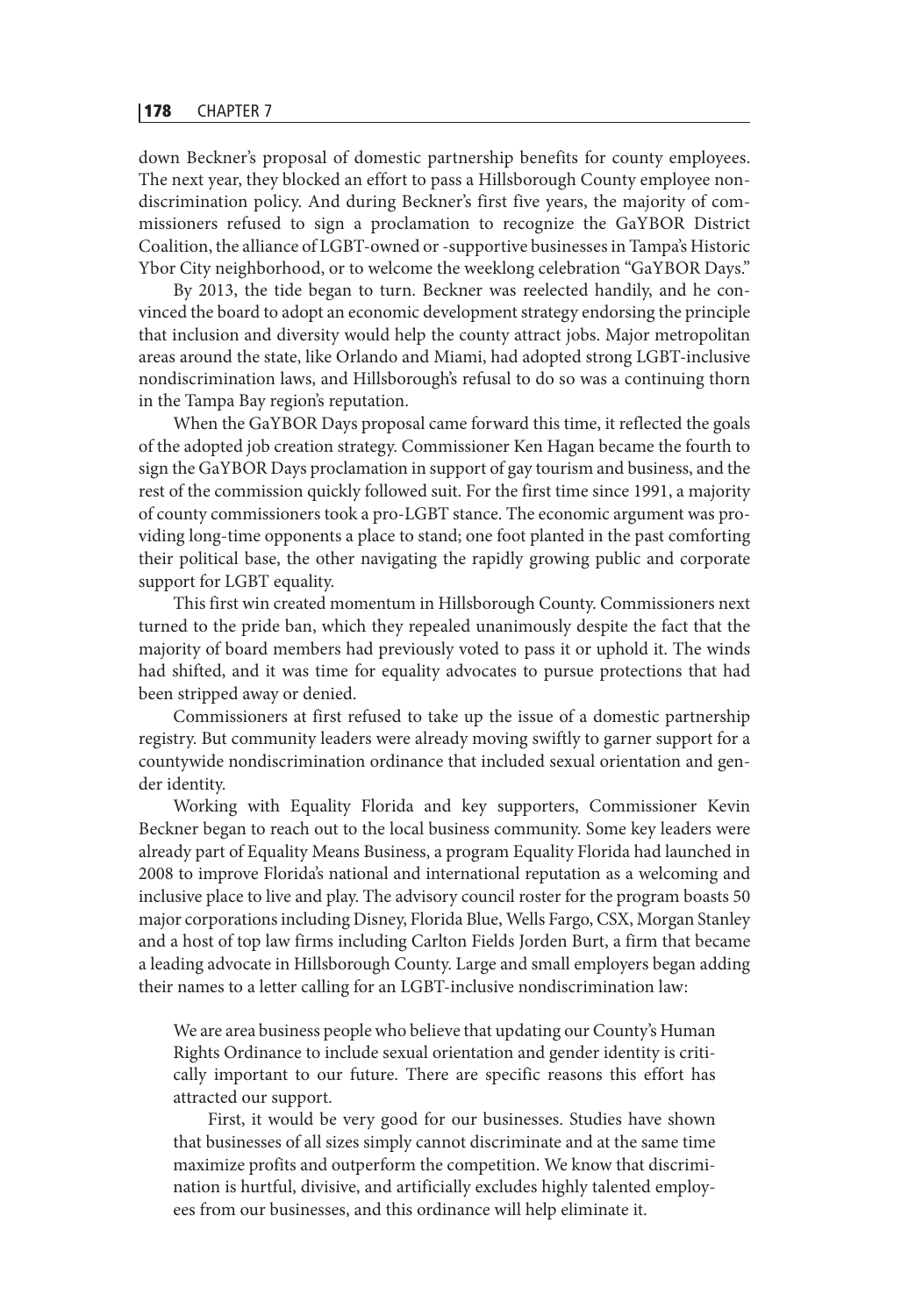Second, enacting this ordinance is critical to our County's overall economic development. In order to grow, prosper, and provide the kinds of jobs and economic opportunities our citizens rightly expect, Hillsborough County must attract the best and the brightest. Currently 91% of Fortune 500 companies have sexual orientation protections and 61% have now added gender identity. Those are values shared by us and many local companies in addition to ours—Raymond James, Tech Data, Wells Fargo, Home Shopping Network, CSX, Florida Blue, C1 Bank, to name a few. Taking this important step will not only help all persons who want to live and work in Hillsborough County feel welcome regardless of their sexual orientation or gender identity, but it will attract employers and workers who choose to live and work in communities that are diverse and inclusive. These companies and individuals turn away from areas that fail to provide protections for diverse populations; 25 other Florida cities and counties know this and have already passed similar ordinances.

Third, Floridians believe this is the right thing to do. A recent survey by the Bob Graham Center for Public Service shows that 73% of respondents in Florida support this type of ordinance, and a recent national poll shows that 70% of American small businesses already prohibit discrimination on the basis of sexual orientation.

As local business people, we need your help and support. We'd like very much to discuss this matter further at your convenience.

The passage of this important Equal Rights Ordinance will help us grow and prosper along with hundreds of other businesses throughout the County.

The time has come—and it's the right thing to do.<sup>9</sup>

On Oct 2, 2014, the Equal Rights Ordinance passed unanimously.

That letter from business leaders wasn't the only correspondence commissioners received that week. Three major hospitals in Hillsborough wrote letters calling for the passage of a domestic partnership registry as a tool to help them serve the community better. Domestic partnership registries give unmarried people who live together the right to have health care visitation and make decisions on matters like medical care and funeral arrangements. The measure that had been killed twice before sailed through fewer than two weeks after the Equal Rights Ordinance was passed. Hillsborough had gone from one of the worst counties on equality to a leader on LGBT-inclusive protections. The voice of the business community had been crucial.

And the connection to economic impact was more than a talking point. Business executives agree that LGBT discrimination has a substantial impact on the workplace. Research shows that, conservatively, Florida businesses are losing more than \$362 million annually in productivity and turnover costs alone."<sup>10</sup>

<sup>9</sup>BOCC Meeting Agenda Supplement, Hillsborough County Florida, October 1, 2014, Agenda Item No. D-1, "As Local Businesses, We Seek Your Support for an Equal Rights Ordinance," [agenda](http://agenda.hillsboroughcounty.org/cache/00003/533/D-1.PDF) [.hillsboroughcounty.org/cache/00003/533/D-1.PDF](http://agenda.hillsboroughcounty.org/cache/00003/533/D-1.PDF)

<sup>10</sup>Thinkspot Inc., *The Link between Economic Competitiveness & Workplace Equal Opportunity in Florida* (St. Petersburg, FL: Equality Means Business Advisory Board, 2015), [eqfl.org/emb/](http://eqfl.org/emb/economic_impact_study) [economic\\_impact\\_study](http://eqfl.org/emb/economic_impact_study)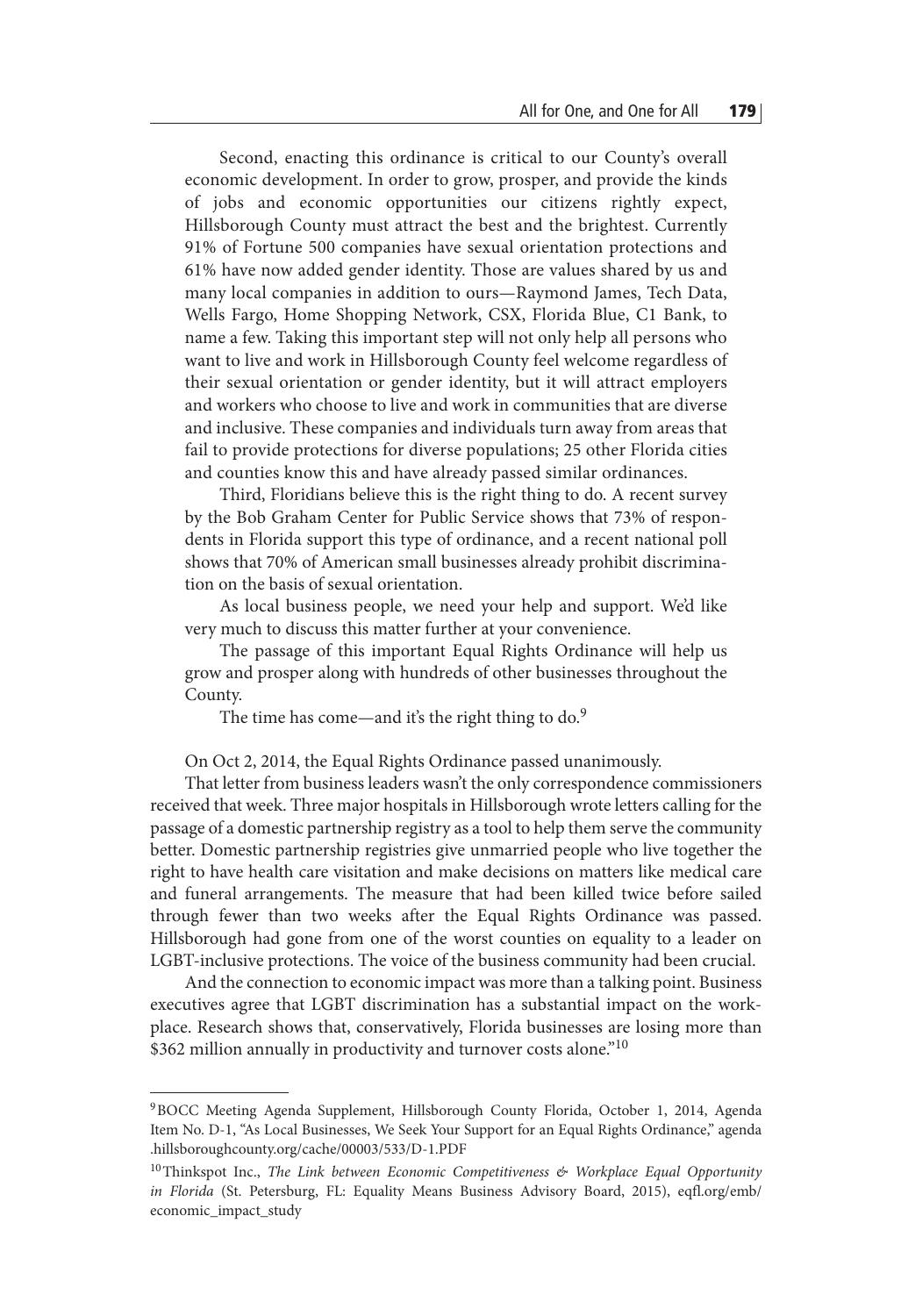A December 2015 column in the *Times* of London—"Corporate America Has No Choice But to Join the March to Equality"—succinctly explained why corporations understand that equality means business:

As Bob Witeck, an LGBT business strategist in Washington, says, many big American companies feel they have no choice but to embrace inclusive advertising: "A lot of the companies that are doing this are legacy brands. They have been around for more than a century. They have a constant challenge to remain relevant. That means being expansive and inclusive."

So if American companies are taking this route, it is not only to reach gay audiences, and their collective buying power estimated at \$884 billion, but to connect with younger generations who expect inclusion as a reflection of their outlook. More than 45 per cent of consumers under 34 years old say that they are more likely to do repeat business with an LGBTfriendly company, according to a Google consumer survey. Of these, more than 54 per cent say that they would choose an equality-focused brand over a competitor. Overall levels of support in America for same-sex marriage are running at 58 per cent, rising to 76 per cent among 18 to 29-year-olds and 62 per cent for those aged 30 to 49.

Corporate America is only too aware of these numbers.<sup>11</sup>

#### **POSTSCRIPT: THE ALLIANCE CONTINUES**

Business leaders soon validated in North Carolina the premise of that December 2015 *Times* column.

In February 2016, the Charlotte City Council voted 7–4 to extend antidiscrimination measures to LGBT residents—reversing a failed vote from the previous year.<sup>12</sup> But Charlotte's new law did not last long. In late March 2016, the North Carolina Legislature convened a surprise session to pass legislation banning local governments from enacting their own antidiscrimination policies—and prohibiting transgender citizens from using bathrooms that do not match the gender of their birth.<sup>13</sup> North Carolina Governor Pat McCrory signed the bill on the same day it was passed.

The new state law created a strong reaction from the North Carolina and national business communities. Companies with major North Carolina operations, such as American Airlines and Bank of America, condemned the legislation.<sup>14</sup> Organizers of

<sup>11</sup>Alexandra, Frean, "Corporate America Has No Option but to Join the March to Equality," *Times*, December 22, 2015, [www.thetimes.co.uk/tto/business/columnists/alexandrafrean/article4646768](http://www.thetimes.co.uk/tto/business/columnists/alexandrafrean/article4646768.ece?shareToken=a8b3640aa8ad19bc48ae45ed55644749) [.ece?shareToken=a8b3640aa8ad19bc48ae45ed55644749](http://www.thetimes.co.uk/tto/business/columnists/alexandrafrean/article4646768.ece?shareToken=a8b3640aa8ad19bc48ae45ed55644749)

<sup>&</sup>lt;sup>12</sup> Steve Harrison, "Charlotte City Council Approves LGBT Protections in 7-4 Vote," *Charlotte Observer*, February 22, 2016,[www.charlotteobserver.com/news/politics-government/article61786967](http://www.charlotteobserver.com/news/politics-government/article61786967.html) [.html](http://www.charlotteobserver.com/news/politics-government/article61786967.html)

<sup>13</sup> "Dave Philipps, "North Carolina Bans Local Anti-Discrimination Policies," *New York Times*, March 23, 2016, [www.nytimes.com/2016/03/24/us/north-carolina-to-limit-bathroom-use-by-birth-gender](http://www.nytimes.com/2016/03/24/us/north-carolina-to-limit-bathroom-use-by-birth-gender.html) [.html](http://www.nytimes.com/2016/03/24/us/north-carolina-to-limit-bathroom-use-by-birth-gender.html)

<sup>14</sup>Emery P. Dalesio, "N.C. Law Angers Businesses,"*U.S. News & World Report*, April 1, 2016, [www](http://www.usnews.com/news/us/articles/2016-04-01/companies-reconsidering-north-carolina-over-lgbt-rights) [.usnews.com/news/us/articles/2016-04-01/companies-reconsidering-north-carolina-over-lgbt-rights](http://www.usnews.com/news/us/articles/2016-04-01/companies-reconsidering-north-carolina-over-lgbt-rights)